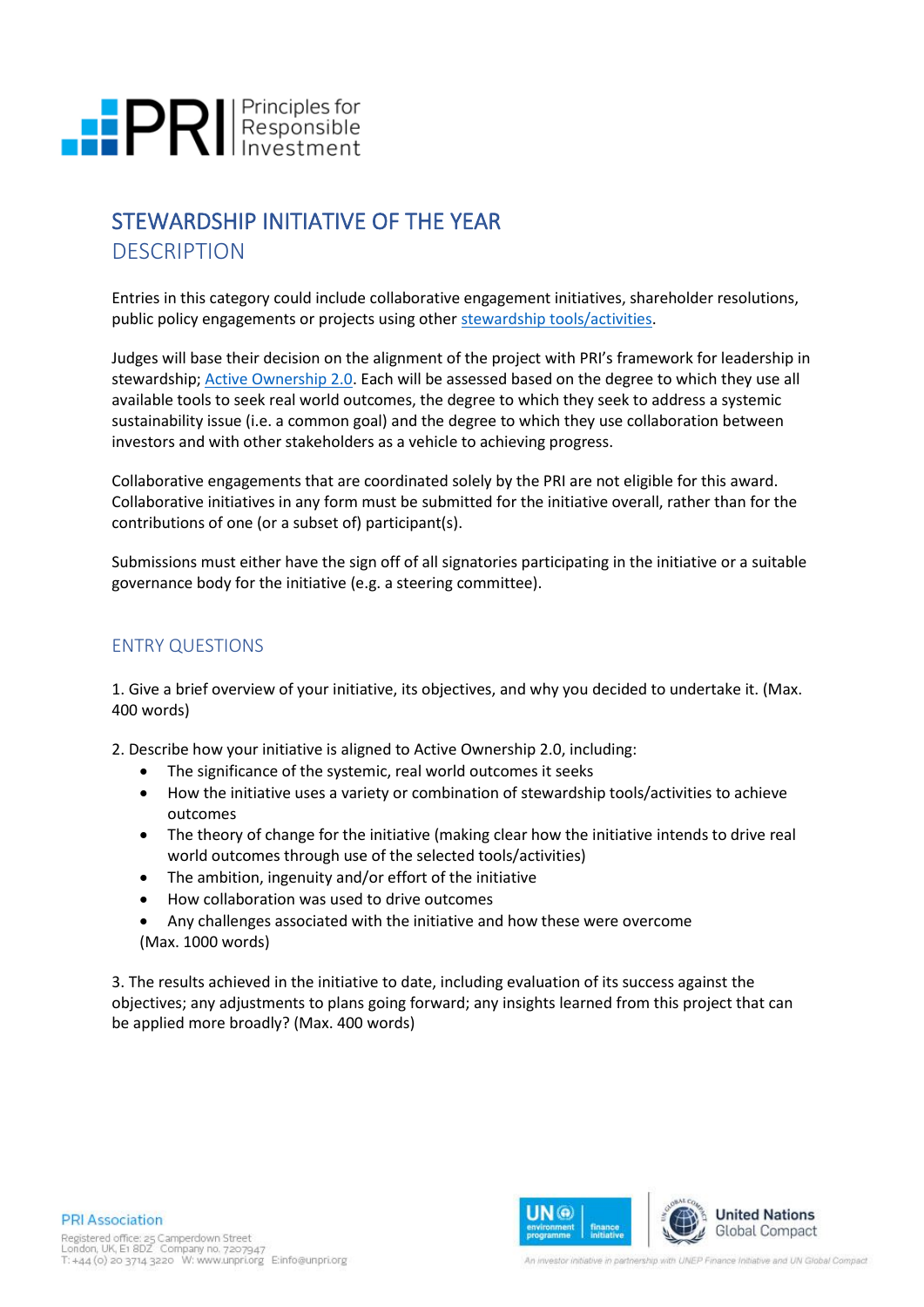# JUDGING CRITERIA

#### **Impact (20 points available):**

Does the initiative clearly address a systemic sustainability issue? How credible, necessary and sufficient is the initiative and its theory of change in the context of the issue being addressed? (20)

#### **Objectives (15 points available):**

Does the initiative evidence genuine commitment to the achievement of outcomes (vs display of outcomes), e.g. a use of a variety of stewardship tools/activities and a clear escalation pathway if early-stage milestones are not achieved? (15)

#### **Collaboration (15 points available):**

- How was collaboration used to amplify the ambition, effectiveness or results? (10)
- Were affected groups or other non-investor stakeholders active and empowered participants in the initiative? (5)

**Highest possible total score: 50 points**

# REAL WORLD IMPACT INITIATIVE OF THE YEAR **DESCRIPTION**

This award will be given to a signatory who has sought to align its investments with global goals across its portfolio, or for given asset classes or for an investment product. This approach is an example of "[investing with SDG outcomes](https://www.unpri.org/sustainable-development-goals/investing-with-sdg-outcomes-a-five-part-framework/5895.article)" or more broadly "[investing for sustainability](https://www.unpri.org/policy/a-legal-framework-for-impact) impact".

[Global goals](https://www.unpri.org/reporting-and-assessment/reporting-framework-glossary/6937.article) are set through international agreements and frameworks, national implementation, or societal expectations, including:

- The SDG goals and targets
- The Paris Agreement
- The UN Guiding Principles on Business and Human Rights
- The OECD Guidelines for Multinational Enterprises
- and other environmental, social, governance, and development objectives established by political or socio-economic institutions.

We are looking for an approach that is/can be applied to a large portfolio, including, but not limited to, publicly traded products, and therefore an approach that is broader than traditional impact investing.

# ENTRY QUESTIONS

- 1. Describe how you identify positive and negative sustainability outcomes related to your investments. This should include information on:
	- The framework(s) (e.g. the SDGs) and/or tools (e.g. SASB) you used to identify the positive and negative outcomes

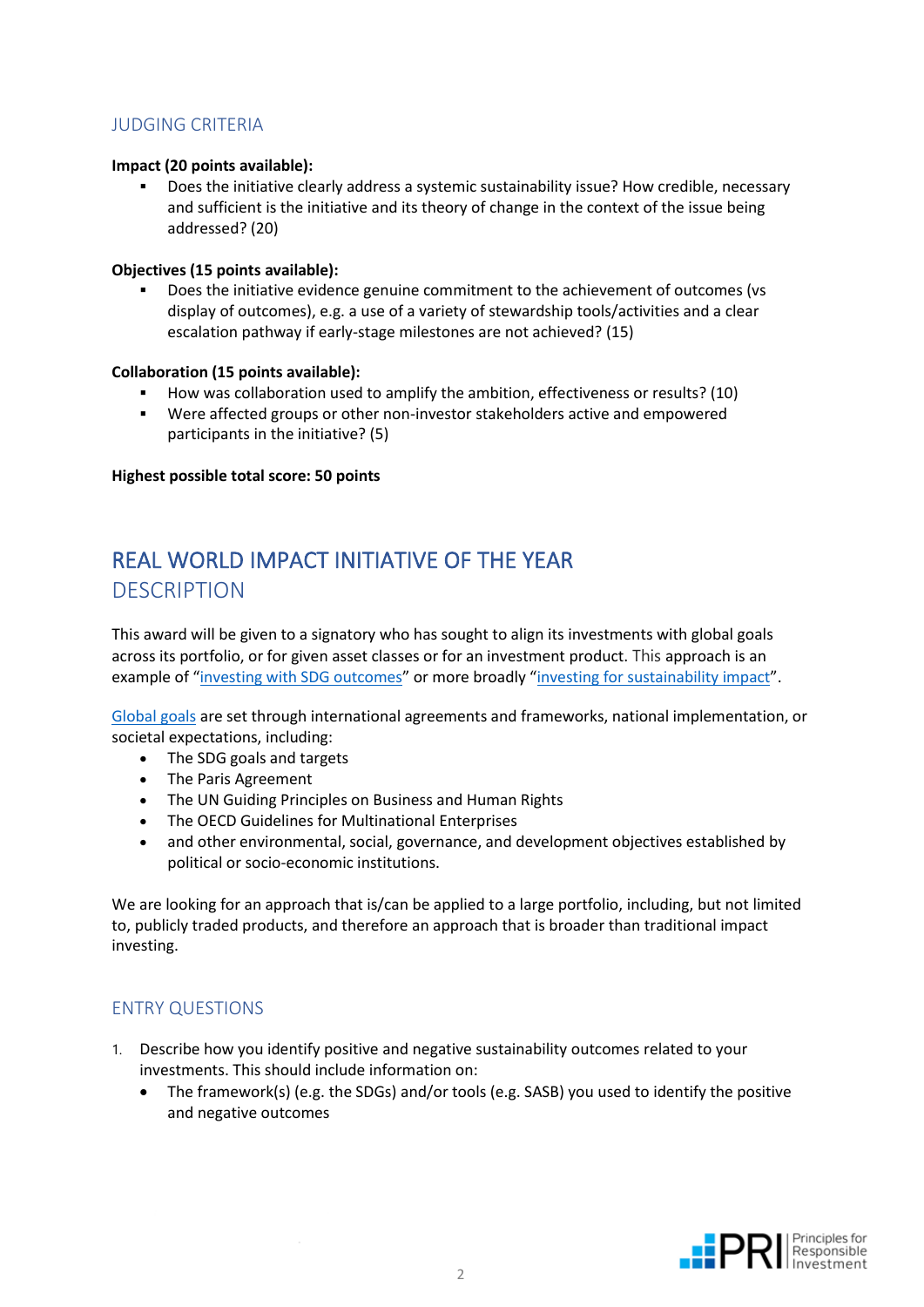- Whether you identified both the positive AND negative outcomes
- The learnings from understanding the positive and negative outcomes related to your investments
	- (Max. 500 words)
- 2. Give an overview of your sustainability outcome policies and/or targets, explaining the methodology for establishing them.  This should include information on:
	- The rationale for pursuing sustainability outcomes objectives
	- The sustainability outcomes, positive and/or negative, that you are seeking to increase or decrease
	- The description of the process conducted to prioritise which sustainability outcomes to focus on
	- How achieving those sustainability outcome objectives/targets contributes to wider sustainability goals - e.g[. global goals and thresholds](https://www.unpri.org/driving-meaningful-data/driving-meaningful-data-financial-materiality-sustainability-performance-and-sustainability-outcomes/6446.article)
	- The specific targets you have set, and/or relevant related policies you have established to implement action on sustainability outcomes
	- Whether these policies and/or targets apply to your entire portfolio, asset class, or to an investment product (Max. 800 words)
- 3. Explain how you have sought to increase positive and decrease negative sustainability outcomes. This should include information on:
	- Which levers you have used to achieve your targets and/or relevant policies (investment allocations, stewardship of investees and/or engagement with policy makers and key stakeholders), why you have chosen such levers, and how you have used them (individually or in combination)
	- If and how you are working collectively with other investors or collaboratively with other stakeholders to achieve your targets (Max. 600 words)
- 4. Describe how you are tracking performance against your sustainability outcomes targets and/or policies (qualitative and quantitative). Include details of any progress achieved to date, any lessons learned, and how investment strategies or implementation approaches have shifted as a result of experience so far.  (Max. 400 words)

# JUDGING CRITERIA

## **Identifying sustainability outcomes (25 points available):**

- Explains framework(s) (e.g. the SDGs) and/or tools (e.g. SASB) used to identify positive and negative outcomes related to investments (5)
- Identified both negative and positive outcomes (10). If identified either the positive or negative outcomes alone (5 points out of 10)
- **■** Identified outcomes at portfolio level (10), asset class level (6 points out of 10) or product level (3 points out of 10).

# **Setting policies/targets (40 points available):**

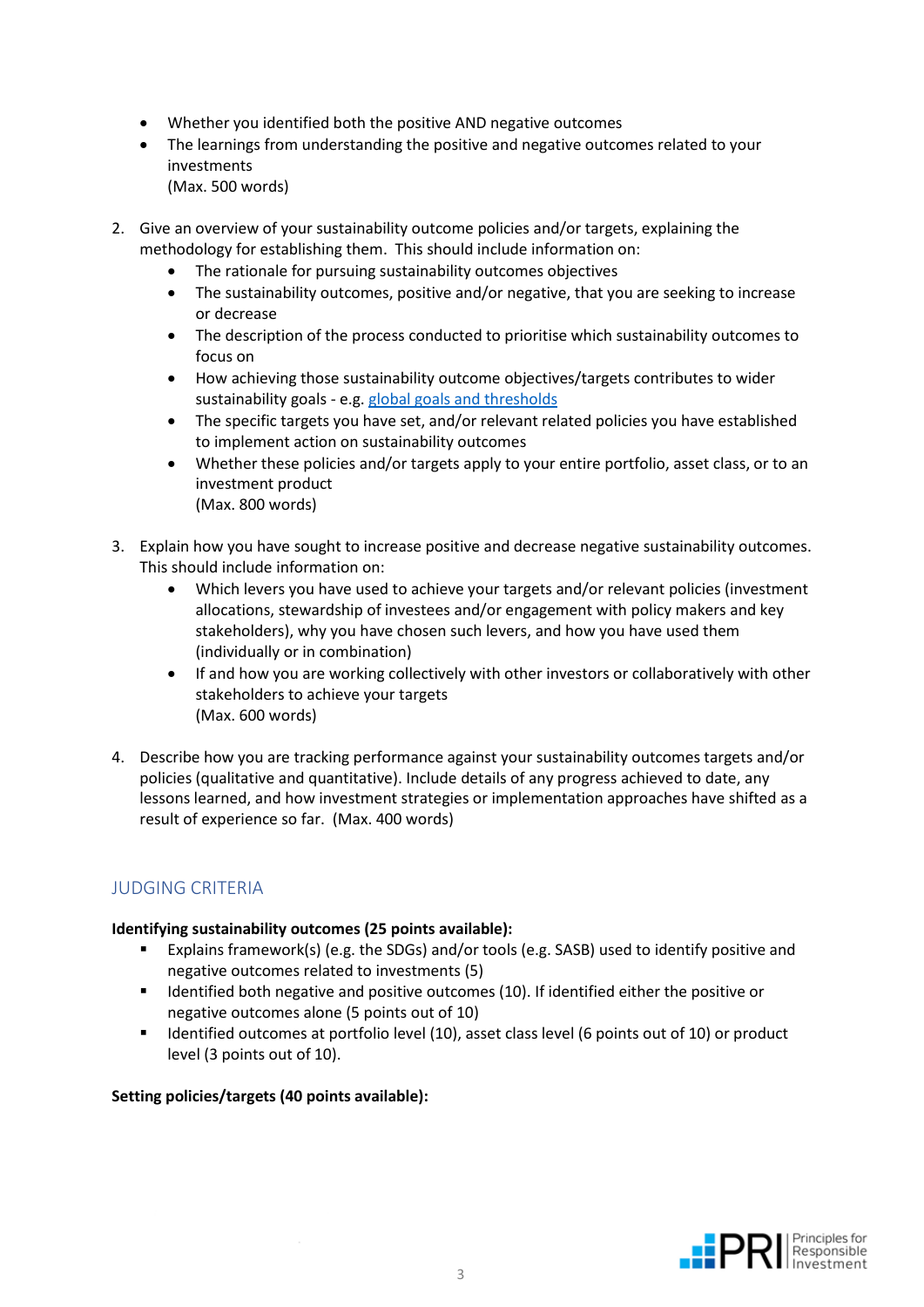- The rationale includes how sustainability outcomes objectives relate to the investor's fiduciary duties and/or beneficiaries' preferences, and to financial objectives (e.g. sustainability objectives are pursued in their own right, or in order to improve financial risk/return) (5)
- Policies and/or targets include both reducing potential negative outcomes and increasing positive outcomes; (10) or just either of reducing the negative or increasing the positive (5 points out of 10)
- Explains how the investor effectively links its policies and/or targets from global or regional goals and translates them to local context. Alternatively, explains why it has set the targets independently from global goals. (5)
- For each sustainability outcome policy and/or target, provides a brief description and/or list the metrics or key performance indicators (KPIs) associated with them, and the target deadlines (10)
- Policies and/or targets apply across investor's portfolio (10), asset class (6 points out of 10) or to a product (3 points out of 10)

## **Increasing positive and decreasing negative outcomes (25 points available):**

- The degree to which the investor uses all available levers (investment allocations, stewardship, engagement with policy makers and/or key stakeholders) to increase the positive, and decrease the negative sustainability outcomes (10)
- Explains how the investor's actions will contribute to increasing the positive outcomes and decreasing the negative outcomes (5)
- **Explains whether and how the investor works collectively or collaboratively with other** stakeholders in the financial system (e.g. with other investors, banks, credit rating agencies, multilateral institutions) or other areas (e.g. corporates, academics, governments, NGOs) (10)

#### **Monitoring progress (20 points available):**

- Explains how the investor tracks performance by the investee and progress against the sustainability outcomes policies and/or targets set (10)
- Insights provided on any lessons learnt, including any adjustments to plans going forward, what happens in the event that the policies and/or targets are not met, as well as any learnings that can be applied broadly (10)

#### **Highest possible total score: 110 points**

# ESG INCORPORATION INITIATIVE OF THE YEAR  **DESCRIPTION**

For the PRI, ESG incorporation is the assessment, review and consideration of ESG factors in existing investment practices through a combination of three approaches: integration, screening, and thematic investing. ESG incorporation generally functions alongside—or in combination with stewardship or active ownership.

This award recognises leading practice in ESG incorporation. The winner could be a new ESG tool, technique, practice, process or product that will have broken new ground in the incorporation of

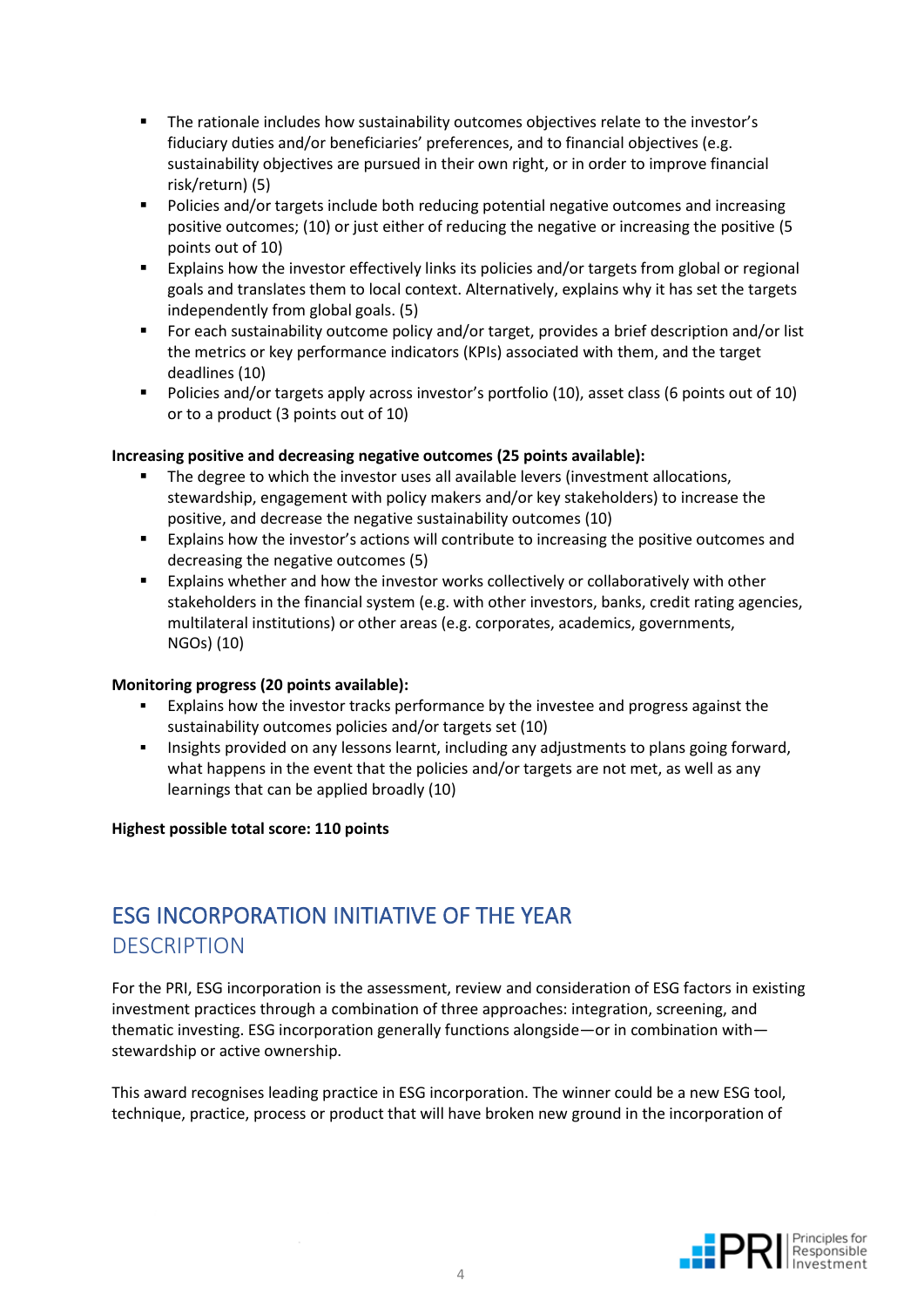ESG factors into portfolio construction or asset selection or in a particular asset class or across multi asset portfolios. This could cover approaches on integration, screening or thematic investing (see [definitions here for further guidance\)](https://www.unpri.org/reporting-and-assessment/reporting-framework-glossary/6937.article). The entrants should give a practical example of how their approach has been integrated into practice by demonstrating how this process has changed portfolio construction, asset allocation or asset selection.

# ENTRY QUESTIONS

1. Provide a short overview of the practice, process or product that is being proposed for the award, including a description of how it is an innovative approach to ESG incorporation and its coverage within your firm. (Max. 200 words) 

2. Describe why you decided to undertake this approach. (Max. 250 words) 

3. Provide a practical example of how you have applied your approach to an investment (security/issuer/sector/asset class/portfolio). (Max. 350 words)

4. Provide an example of the outcomes, outline the benefits and challenges associated with the introduction of this initiative and what you have learned from this approach that can be applied more broadly. How might you intend to develop the process or practice? (Max. 500 words) 

# JUDGING CRITERIA

#### **Process, practice or tool (50 points available):**

- Is the process, practice or tool clearly described and the reason for introducing the innovation clearly explained? (10)
- **•** Does the process, practice or tool improve the organisation's ability to incorporate ESG factors into investment decision making in innovative and different ways? (30)
- Has the approach been applied across a wide range of asset types? (security/issuer/sector/asset class/portfolio) (10)

## **Outcomes, benefits, challenges and next steps (60 points available):**

- Has the applicant clearly outlined how the process has added value to asset selection, portfolio construction and/or risk management? (20)
- Have the results / benefits of this process been clearly outlined and quantified? (20)
- Has the applicant clearly outlined the challenges to introducing this new process, practice or tool? (10)
- Has the applicant clearly outlined how the process might be improved or the next steps the applicant is considering in developing this specific process? (10)

#### **Highest possible total score: 110 points**

# ESG RESEARCH INNOVATION OF THE YEAR **DESCRIPTION**

This award will recognise an innovation in ESG research. This could be a standalone research report that offers new and meaningful insights into integration of an ESG issue into an investment decision,